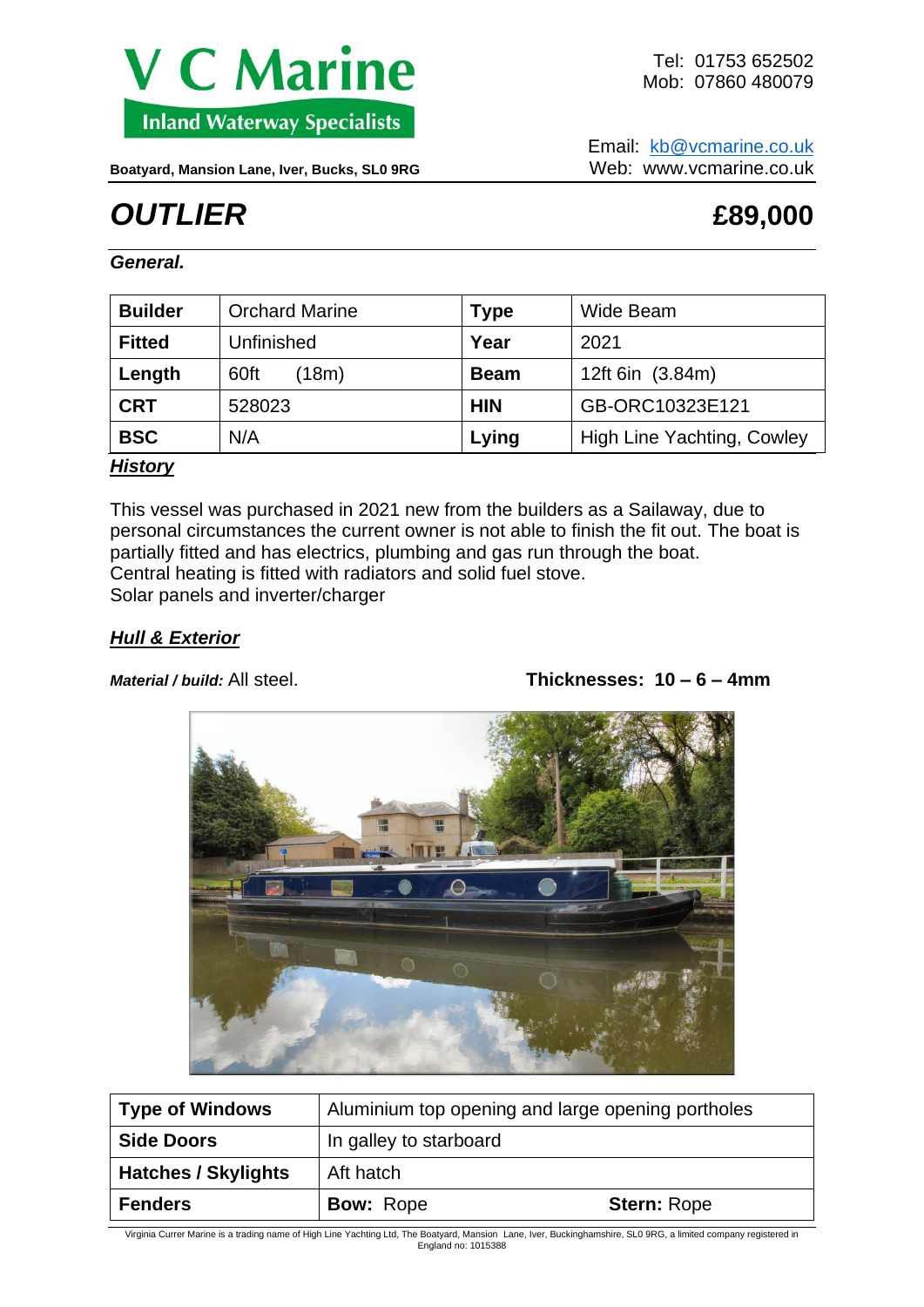| <b>Gas Locker / Bottles</b> | <b>Stern</b>           |
|-----------------------------|------------------------|
| <b>Roof Vents</b>           | Chrome mushroom vents. |
| <b>Tunnel Light</b>         | Yes                    |

## *Mechanical & Electrical*

| <b>Engine</b>          | Canaline 52hp                                        |  |
|------------------------|------------------------------------------------------|--|
| <b>Gearbox</b>         | <b>PRM 150</b>                                       |  |
| Cooling                | <b>Skin Tank</b>                                     |  |
| <b>Calorifier feed</b> | Yes                                                  |  |
| <b>Bow thruster</b>    | <b>No</b>                                            |  |
| <b>Weed Hatch</b>      | Quick release                                        |  |
| <b>Batteries</b>       | Domestic: 6<br>Engine: 1                             |  |
| <b>Stern Gland</b>     | <b>Vetus Water lubricated</b>                        |  |
| <b>Inverter</b>        | Victron Energy Multiplus 3000w                       |  |
| <b>Charger</b>         | <b>Victron Energy Multiplus</b>                      |  |
| <b>Solar Panels</b>    | Yes, two panels installed and third one to be fitted |  |
| 240 <sub>v</sub>       | Yes                                                  |  |

## *ACCOMMODATION*

| <b>Cabin arrangement (from aft)</b><br>Galley, Saloon, Cabin, Bathroom, Double Cabin |                                                     |                            |                                                     |  |  |  |
|--------------------------------------------------------------------------------------|-----------------------------------------------------|----------------------------|-----------------------------------------------------|--|--|--|
| <b>Headroom</b>                                                                      | 7ft 5in                                             | <b>Flooring</b>            | Solid oak                                           |  |  |  |
| <b>Insulation</b>                                                                    | Spray foam                                          | Washing<br><b>Machine</b>  | Hoover                                              |  |  |  |
| Lights                                                                               | <b>LED</b>                                          | Hob/<br>Cooker/<br>Oven    | Kenwood 5 ring hob.<br>Tower unit oven and<br>grill |  |  |  |
| Shower /<br><b>Bath</b>                                                              | Step in shower with<br>sliding doors                | Fridge /<br><b>Freezer</b> | Yes                                                 |  |  |  |
| <b>Toilet</b>                                                                        | Cassette                                            |                            |                                                     |  |  |  |
| Cabin<br><b>Heating</b>                                                              | Webasto diesel central heating and solid fuel stove |                            |                                                     |  |  |  |
| <b>Water</b><br><b>Heating</b>                                                       | Webasto and 240y immersion.                         |                            |                                                     |  |  |  |

This boat has been cleared and will be sold as viewed.

## *GENERAL*

*Sale type:* Private

*VAT status:* The VAT status of this vessel is not known.